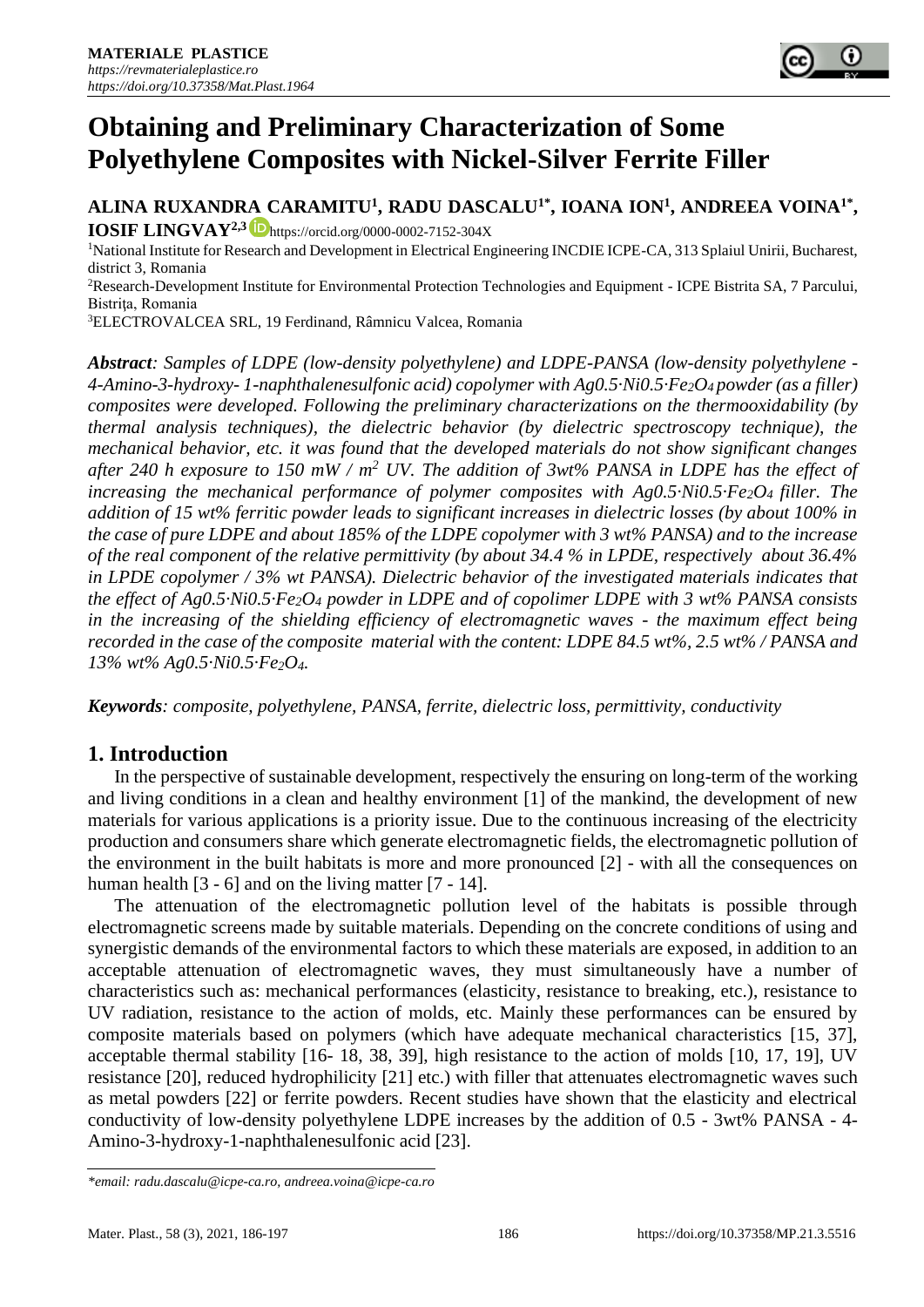

On the other hand, increasing the lifetime of the polymeric materials exposed to various environmental factors such as chemical and microbiological aggression [24, 25], temperature [26-28], gamma radiation [28-31], UV [32] etc.) can be achieved by using natural antioxidants [33, 34, 38] or synthetic antioxidants [28, 30].

Polymeric and composite materials based on polymers (especially those based on LDPE [40-46]) have a high resistance to the microorganisms action [40-48], which is why the pollution of the environment with plastic waste is increasingly pronounced [48-50]. Pro-oxidant additives [51] and fillers significantly increase the HDPE biodegradability.

In view of these considerations, the paper purpose is to prepare and preliminary characterize LPDEbased composites with and without the addition of PANSA with nickel-silver ferrite powder filler.

## **2. Materials and methods**

By extrusion and injection technique, samples of polymeric material and polymer-based composite with nickel-silver ferritic powder filler have been obtained and preliminary characterized.

#### **2.1. Synthesis of nickel-silver ferritic powder**

The nickel-silver ferritic powder with Ag0.5<sup>•</sup>Ni0.5<sup>•</sup>Fe<sub>2</sub>O<sub>4</sub> composition has been obtained by hot coprecipitation (80 $^{\circ}$ C) in strongly alkaline medium. Saturated solutions of AgNO<sub>3</sub>, NiSO<sub>4</sub> and Fe<sub>2</sub>(NO<sub>3</sub>)<sub>3</sub> have been mixed with  $Ag^{\dagger}/Ni^{2\dagger}/Fe^{3\dagger}$  molar ratio. The mixture has been heated to 80°C and with continuous stirring, the 5M NaOH solution has been dosed until complete precipitation. After filtration the precipitate was calcined in an inert medium (nitrogen) at  $400^{\circ}$ C. The obtained powder has been ground in a ceramic ball mill and sieved out with a 400 sieve.

All used reagents were of P.A. quality, manufactured by Merck.

#### **2.2. Obtaining of material samples**

For comparative evaluations of the chemical, dielectric and mechanical characteristics, samples of LDPE composite were prepared by extrusion with and without addition of 3wt% PANSA, addition of 15wt% nickel-silver ferritic powder filler.

The LPDE used pellets were of the BRALEN NA 7-25 type. PANSA powder was ACS reagent grade ≥90% manufactured by Merck.

The samples were performed in two stages. In the first stage, the components (LDPE, PANSA and nickel-silver ferritic powder) were mixed and the composite granules were obtained by extrusion (on a Brabender KETSE laboratory extruder). In the second stage the composite granules were injected (with an injection machine type dr Boy A35 - Germany) obtaining disk-shaped specimens with a diameter of 30mm and a thickness of 2.5 mm.

The working parameters on the extruder were:

- extruder screw speed 45 rpm;
- feed screw speed: 700 rpm;
- the temperatures on the heating areas of the extruder were shown in Table 1.

|  |  |  | Table 1. Temperatures on the heating areas of the extruder |
|--|--|--|------------------------------------------------------------|
|--|--|--|------------------------------------------------------------|

The working parameters on the injection machine were:

- closing force of the mold in the range: 302-317 kN;

- injection pressure: 550 bar;
- back pressure: 90 bar;
- injection mold temperature: 15-20ºC;
- the temperatures of the heating areas of the injection molding machine were shown in Table 2.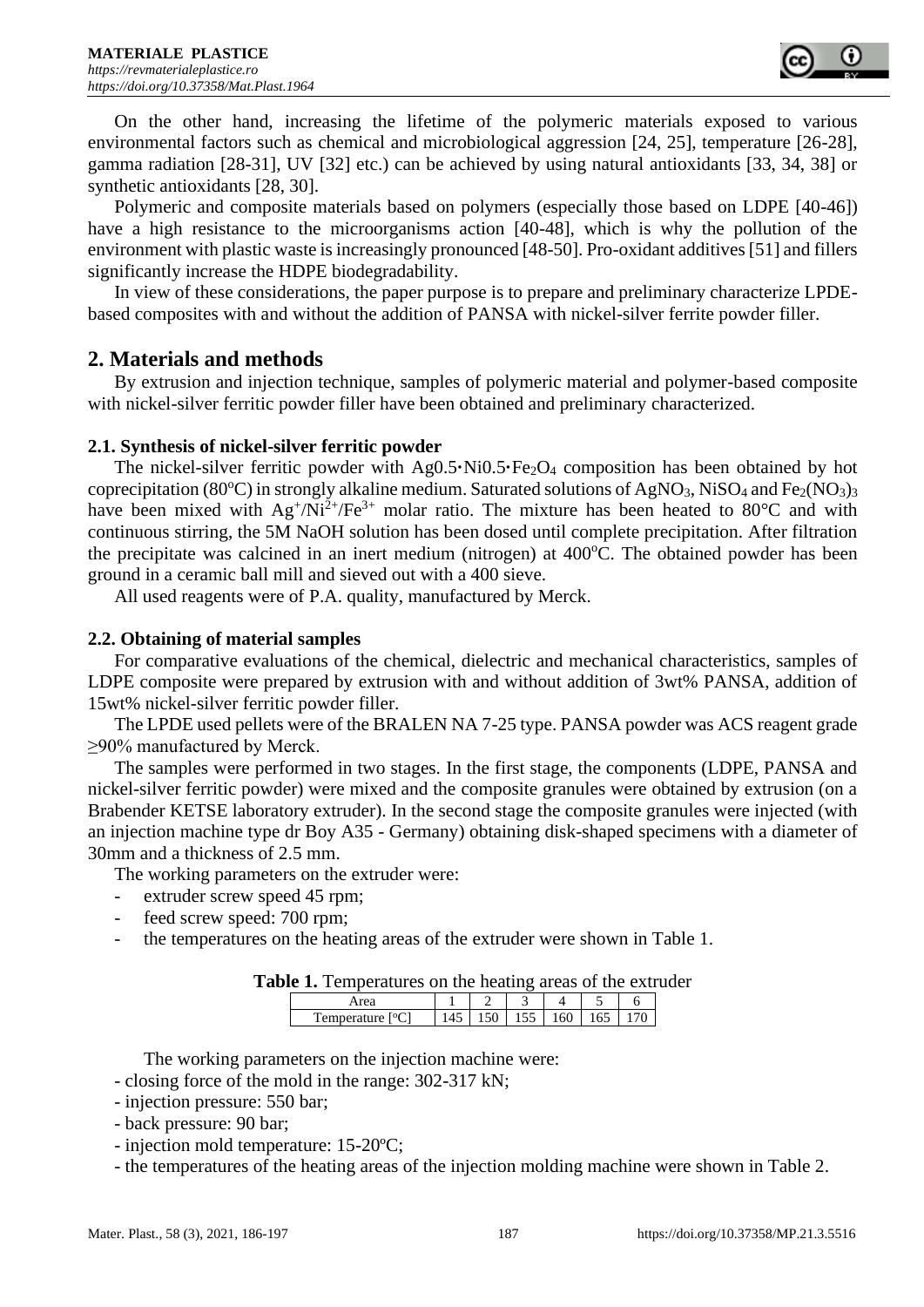

|  |  |  | <b>Table 2.</b> Temperatures on the heating areas of the |
|--|--|--|----------------------------------------------------------|
|  |  |  |                                                          |

| injection molding machine     |     |     |     |     |  |
|-------------------------------|-----|-----|-----|-----|--|
| Area                          |     |     |     |     |  |
| Temperature [ <sup>o</sup> C] | 165 | 160 | 155 | 150 |  |

Thus, four samples of material with different compositions were prepared. The coding of the material samples and their composition are presented in Table 3.

|                | Content         |             |                                                                  |  |  |  |  |
|----------------|-----------------|-------------|------------------------------------------------------------------|--|--|--|--|
| Sample cod     | LDPE [ $wt\%$ ] | PANSA [wt%] | Ag0.5 $\cdot$ Ni0.5 $\cdot$ Fe <sub>2</sub> O <sub>4</sub> [wt%] |  |  |  |  |
| M1 (reference) |                 |             |                                                                  |  |  |  |  |
| М2             |                 |             |                                                                  |  |  |  |  |
| M3             |                 |             |                                                                  |  |  |  |  |
| M4             | 34.             |             |                                                                  |  |  |  |  |

**Table 3.** Prepared material samples and their coding

### **2.3. Preliminary characterizations**

The obtained composite samples were preliminarily characterized by:

- determination of hydrophilicity (inflatability in water);
- resistance to UV radiation;
- mechanical characteristics;
- thermal analysis;
- dielectric characteristics.

The hydrophilicity determination has been done gravimetrically by initial weighing and after in water maintaining at  $22 \pm 2^{\circ}$ C for 240 h of five samples from each material sample and mediating the obtained mass variations. The weighings were performed on a digital analytical balance with an accuracy of  $\pm$ 0.0001g (type Precisa 320 XR -model XR125SM from Precisa Gravimetrics AG).

The effect of UV radiation was evaluated by comparing the results of mechanical, dielectric tests and thermal analysis before and after 240 h exposure to UV radiation at  $40 \pm 5^{\circ}$ C and RH = 70  $\pm$  10%. A Kolorlux Blacklight (UV) lamp Mercury HGW  $160W/27230-240V$  Hungary  $-150$  mW  $/m^2$  [35] was used as a source of UV radiation.

The mechanical characterization was performed on a universal equipment, LFM 30kN model, Walter & Sai AG Switzerland Walter Bai, for determining the tensile strength in static regime of the materials. Thus, the tensile strength  $R_m$ , the tensile yield strength  $R_p$ , the elongation *A* and the modulus of elasticity *E* were determined.

Characterizations by coupled thermal analysis techniques (TG, DTG + DTA) were performed with a simultaneous TG/ DTG+DTA analyzer produced by Netzsch-Germany, in synthetic air atmosphere (gas – flow rate of 30 cm<sup>3</sup>/min), at heating rate of 10 K/ min. Measurements were made in the temperature range  $20 - 650^{\circ}$ C. The mass of each sample was around 19 mg. The results of measurements were processed and graphically represented using the dedicated Proteus Software, from Netzsch-Germany.

The dielectric characteristics were determined by the dielectric spectroscopy technique. Determination of dielectric loss and conductivity vs. frequency - of the obtained composite samples was investigated at a temperature of  $20 \pm 2^{\circ}$ C by dielectric spectroscopy technique with 1296 Dielectric interface / AMTEK – Solartron Analytical.

## **3.Results and discussions**

Thermal diagrams recorded on pure LDPE (reference - sample M1) before exposure for 240 h to UV radiation are shown in Figure 1.

The analysis of Figure 1 shows that at the progressive heating of the used LDPE, the material has an endothermic melting process at  $T_m = 119.9$ °C, followed by a first exothermic oxidation process with the solid peroxides formation (without mass loss) at  $T_1 = 243.0$ °C and two major exothermic oxidation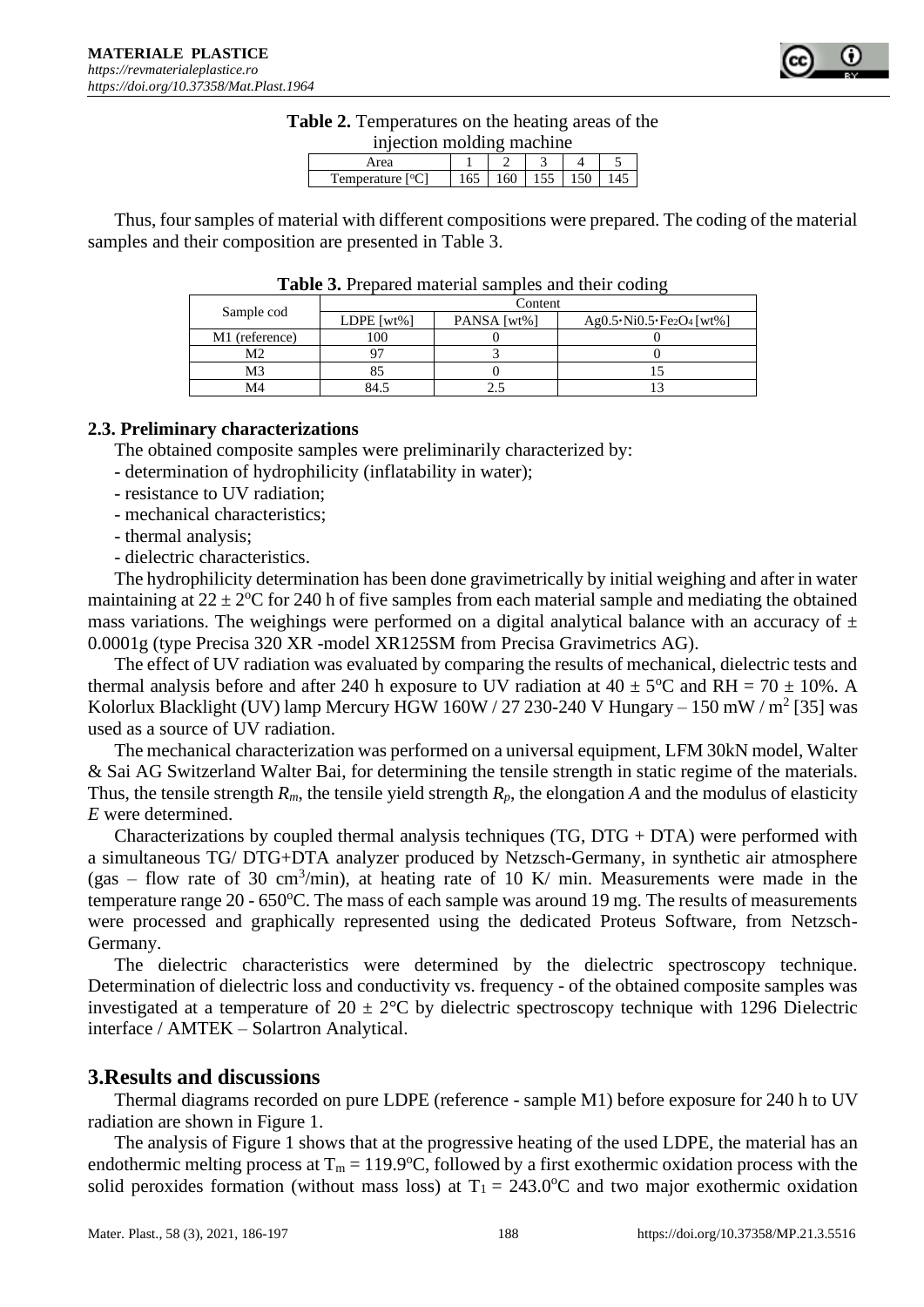

processes at  $T_2 = 394.1$  °C and  $T_3 = 531.9$ °C with gaseous products formation and results that the total mass loss  $\Delta_{mt}$  at 600 °C is 99.79%.



**Figure 1.** Thermal diagrams recorded on M1 (reference)

The thermal diagrams recorded on the LDPE sample with 15% ferritic powder Ag0.5**·**Ni0.5**·**Fe<sub>2</sub>O<sub>4</sub> (M3 sample) before exposure to UV radiation are shown in Figure 2.



**Figure 2.** Thermal diagrams recorded on M3 (LDPE with 15% ferritic powder)

By comparative analysis of Figure 1 and Figure 2 it is found that by adding 15% ferritic powder in LDPE, the thermal behavior of the polymer has slight changes:  $T_m$  decreases from 119.9°C to 114.3°C and slight shifts of the oxidation processes temperatures  $T_1$ ,  $T_2$  and  $T_3$  take place. The addition of ferritic powder has the effect of  $\Delta_{\rm mt}$  decreasing to 600°C with 15%.

The thermal diagrams recorded on M1 and M3 samples after 240 h exposure to UV radiation are similar to those in Figure 1 and Figure 2 - slight changes registered being only at the values  $T_m$ ,  $T_1$ ,  $T_2$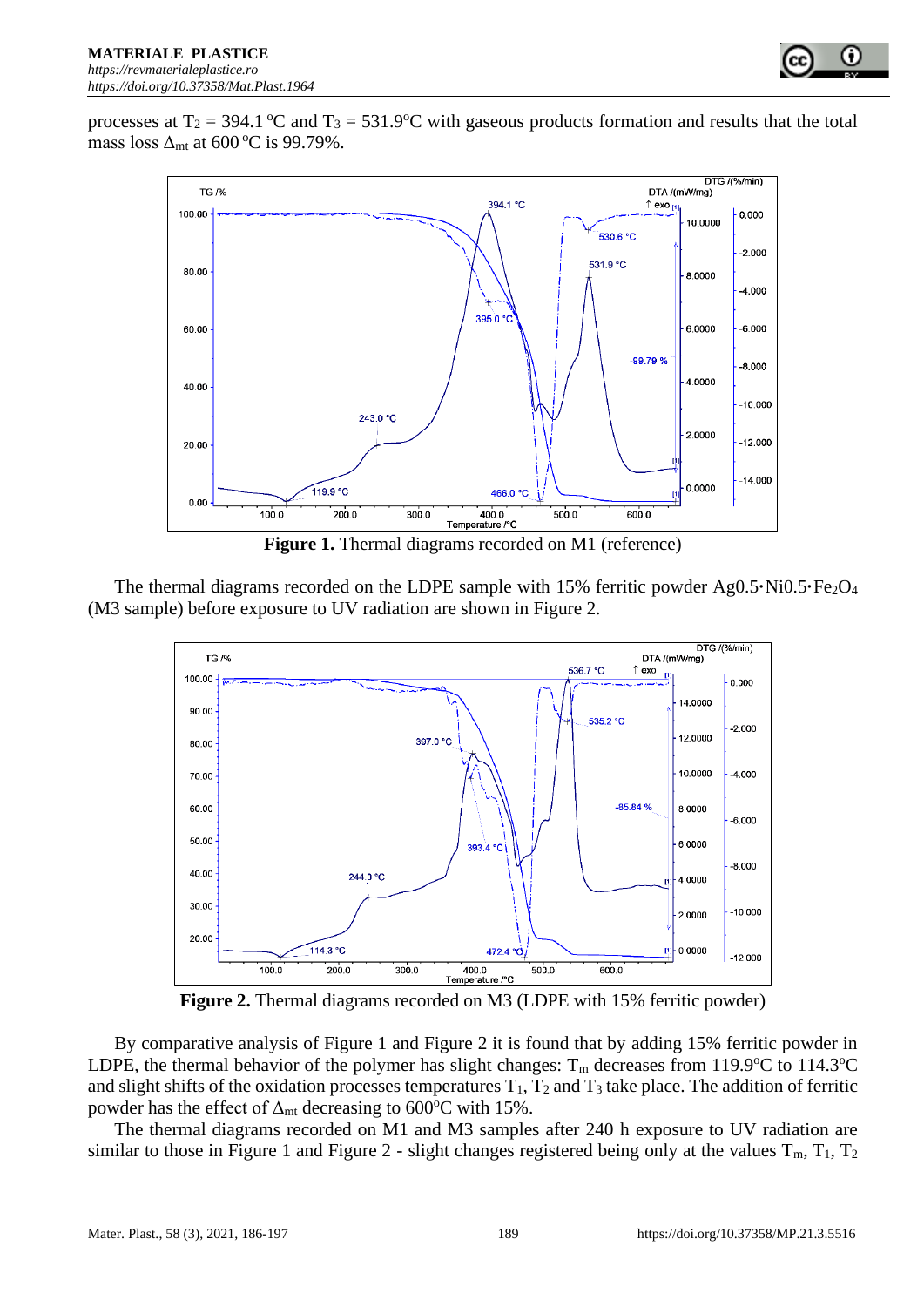

and T<sub>3</sub>. Table 4 comparatively shows the evolution of T<sub>m</sub>, T<sub>1</sub>, T<sub>2</sub>, T<sub>3</sub> and  $\Delta_{mt}$  values recorded on M1 and M3 samples before and after exposure for 240 h to UV radiation.

| <b>Table 4.</b> Comparative evolution of $T_m$ , $T_1$ , $T_2$ , $T_3$ and $\Delta_{mt}$ values recorded on M1 and M3 |
|-----------------------------------------------------------------------------------------------------------------------|
| samples before and after exposure for 240 h to UV radiation of $150 \text{mW}$ / $\text{m}^2$                         |

|                                    |          | M1sample | M3sample        |          |  |
|------------------------------------|----------|----------|-----------------|----------|--|
| Parameter                          | Befor UV | After UV | <b>Befor UV</b> | After UV |  |
| $T_m$ [ <sup>o</sup> C]            | 119.9    | 118.0    | 114.3           | 117.5    |  |
| $T_1$ [ <sup>o</sup> C]            | 243.0    | 252.0    | 244.0           | 233.0    |  |
| $T_2$ [ <sup>o</sup> C]            | 394.1    | 404.9    | 397.0           | 401.8    |  |
| $T_3$ [ <sup>o</sup> C]            | 531.9    | 527.9    | 536.7           | 542.1    |  |
| $\Delta$ <sub>mt</sub> & 600°C [%] | $-99.79$ | $-99.81$ | $-85.84$        | 84.98    |  |

The analysis of Table 4 shows that the effect of the UV exposure dose applied to M1 is to reduce the degree of cross-linking of the polymer  $(T_m$  decreases and  $T_1$  increases) unlike M3 where under the synergistic action of UV and ferritic powder, the cross-linking degree of the polymer increases ( $T_m$ ) increases and  $T_1$  decreases).

The thermal diagrams recorded on the LDPE sample with 3% PANSA (M2 sample) before exposure to UV radiation are shown in Figure 3.



**Figure 3.** Thermal diagrams recorded on M2 (LDPE with 3wt% PANSA)

By analyzing Figure 3 it is observed that at the progressive heating of LDPE with 3% PANSA (M2) the material has an endothermic process of material melting at  $T_m = 114.6$ °C, followed by a first exothermic oxidation process with formation of solid peroxides (without mass loss) at  $T_1 = 245.0$ °C and three major exothermic oxidation processes at  $T_2 = 417.0 \degree C$ ,  $T_3 = 449.5 \degree C$  and  $T_4 = 487.4$  with formation of gaseous products and thus results a total mass loss  $\Delta_{mt}$  of –83.18% at 600 °C.

By comparing Figure 3 with Figure 1 it is observed that the addition of 3% PANSA to LDPE, from the point of view of the thermal behavior has as effect a reduction of the melting temperature and the increasing of thermal stability  $(T_1, T_2, T_3)$  increase, a new oxidation stage appears with volatile products formation at T<sub>4</sub>). It is also found that at M2, the calcination residue at  $650^{\circ}$ C is approx. 17% compared with M1, where the degradation processes by oxidation are practically completed at  $600^{\circ}$ C (calcination residue is approx. 0.2%).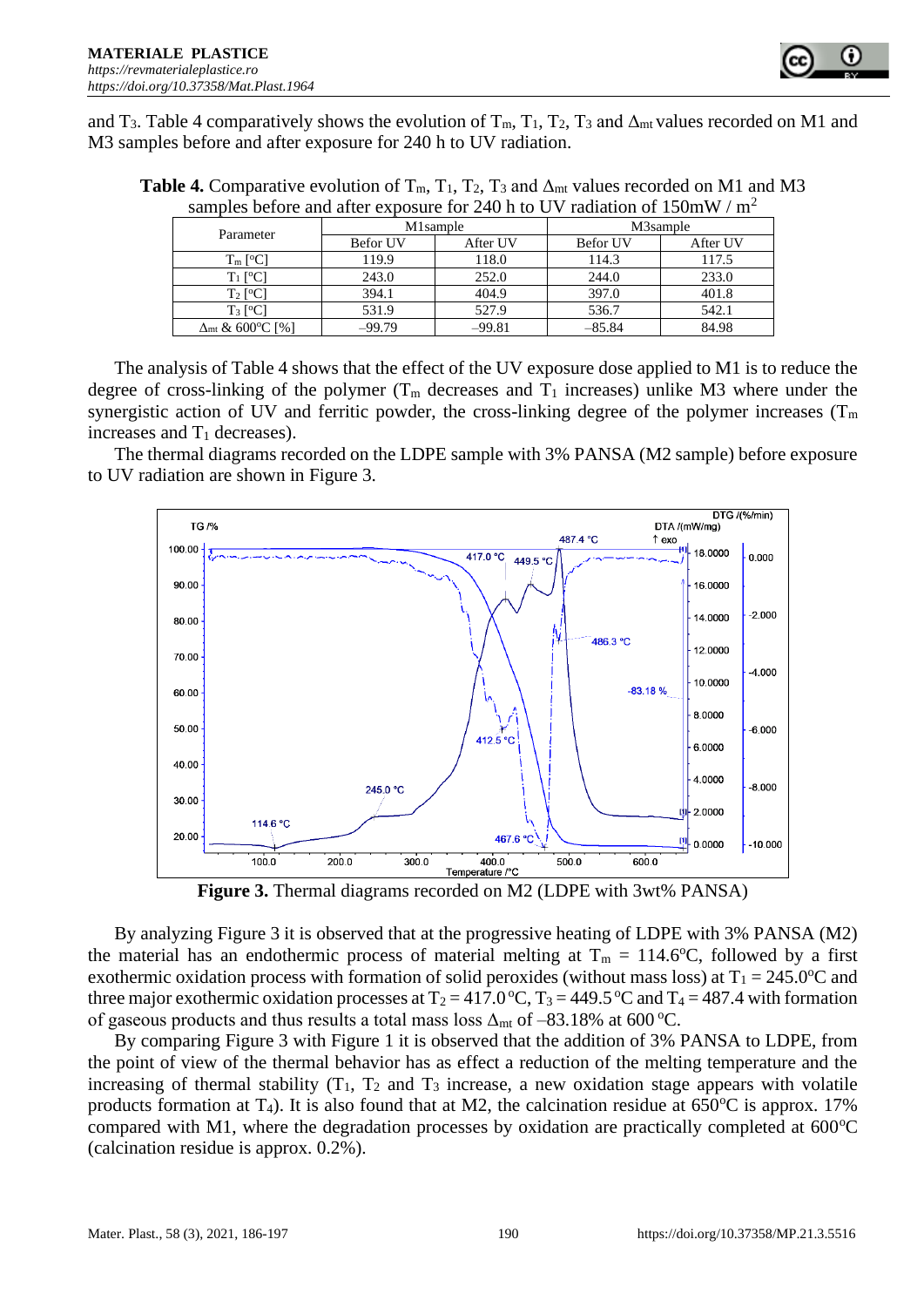

The thermal diagrams recorded on the LDPE sample 84.5 wt%, PANSA 2.5 wt% and ferritic powder 13 wt% (sample M4) before exposure to UV radiation are shown in Figure 4.



**Figure 4.** Thermal diagrams recorded on M4 (LDPE 84.5 wt%, PANSA 2.5 wt% and ferritic powder 13 wt%)

By comparative analysis of Figure 3 and Figure 4 it is found that by adding ferritic powder in the LDPE + PANSA copolymer, the thermal behavior of the copolymer has slightly changes, more important being the  $T_m$  decreasing with approx. 0.5 $\degree$ C and the temperature decreasing of the first thermooxidation process  $T_1$  with approx.  $4^{\circ}C$  (suggesting an increasing in the degree of cross-linking). The addition of ferritic powder has the effect of corresponding decreasing of  $\Delta_{mt}$  to 650°C.

The thermal diagrams recorded on samples M2 and M4 after 240 h exposure to UV radiation are similar to those in Figure 3 and Figure 4 - slight changes registered only at the values  $T_m$ ,  $T_1$ ,  $T_2$  and  $T_3$ . Table 5 comparatively shows the evolution of  $T_m$ ,  $T_1$ ,  $T_2$ ,  $T_3$  and  $\Delta_{mt}$  values recorded on samples M2 and M4 before and after 240 h exposure to UV radiation.

| $1812$ and $1914$ before and after 240 if exposure to O V Tadiation of Toom W / III. |                  |                       |                  |          |  |  |
|--------------------------------------------------------------------------------------|------------------|-----------------------|------------------|----------|--|--|
|                                                                                      |                  | M <sub>2</sub> sample | M4 sample        |          |  |  |
| Parameter                                                                            | <b>Before UV</b> | After UV              | <b>Before UV</b> | After UV |  |  |
| $T_m$ [ <sup>o</sup> C]                                                              | 114.6            | 114.8                 | 114.1            | 114.6    |  |  |
| $T_1$ [ <sup>o</sup> C]                                                              | 245.0            | 241                   | 242.0            | 237.0    |  |  |
| $T_2$ [ <sup>o</sup> C]                                                              | 417.0            | 418.3                 | 420.5            | 418.1    |  |  |
| $T_3$ [ <sup>o</sup> C]                                                              | 449.5            | 449.8                 | 438.5            | 450.4    |  |  |
| $T_4$ [°C]                                                                           | 487.4            | 493.7                 | 485.8            | 484.7    |  |  |
| $\Delta$ mt & 650°C [%]                                                              | $-83.18$         | $-83.21$              | $-71.52$         | $-70.20$ |  |  |

**Table 5.** Comparative evolution of  $T_m$ ,  $T_1$ ,  $T_2$ ,  $T_3$  and  $\Delta_{mt}$  values recorded on samples M2 and M4 before and after 240 h exposure to UV radiation of  $150 \text{mW}$  /  $\text{m}^2$ .

The analysis of Table 5 shows that the effect of the UV exposure dose applied to M2 and M4 is the increasing of the cross-linking degree of the copolymer  $(T_1$  decreases).

The results of the determinations on the mechanical behavior of the material samples made before and after 240 h exposure at UV radiation are summarized in Table 6.

**Table 6.** Mechanical behavior of material samples made before and after 240 h exposure to UV radiation of 150 mW/m<sup>2</sup>

|        | Before UV   |             |         |                    | After UV    |             |                        |                    |
|--------|-------------|-------------|---------|--------------------|-------------|-------------|------------------------|--------------------|
| Sample | $R_m$ [MPa] | $R_p$ [MPa] | $A[\%]$ | E-Modules<br>[GPa] | $R_m$ [MPa] | $R_p$ [MPa] | $\lceil\% \rceil$<br>A | E-Modules<br>[GPa] |
| M1     | 14.25       | 2.24        | 13.83   | 0.21               | 13.92       | 2.12        | 12.78                  | 0.21               |
| M2     | 14.81       | 2.87        | 15.71   | 0.31               | 14.98       | 4.15        | 16.43                  | 0.30               |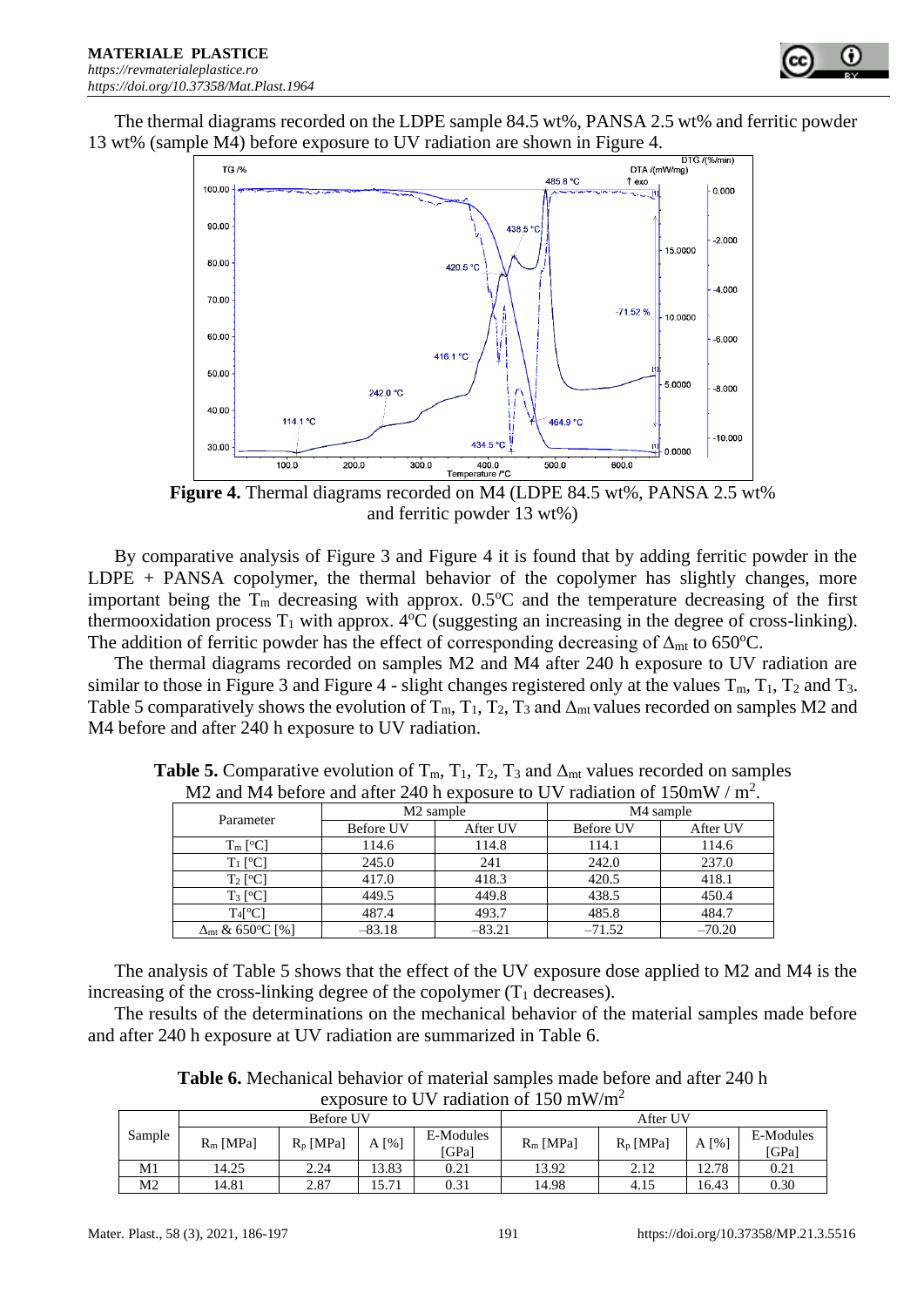#### **MATERIALE PLASTICE**

*[https://revmaterialeplastice.ro](https://revmaterialeplastice.ro/) https://doi.org/10.37358/Mat.Plast.1964*

| M <sub>3</sub> | 5.7.2<br>ر __ | $\overline{ }$ $\overline{ }$<br>3.14 | $\sim$<br>14.63      | 0.30                  | 16.88 | 3.69                  | $\sim$<br>14.22               | 0.21<br>0.31 |
|----------------|---------------|---------------------------------------|----------------------|-----------------------|-------|-----------------------|-------------------------------|--------------|
| M <sub>4</sub> | 15.05         | 2.98                                  | . .<br>$-1$<br>11.JI | $\sim$ $\sim$<br>v.vi | 15.68 | $\sim$ $\sim$<br>4.2. | $\overline{ }$<br>70<br>11.10 | 0.39         |

The analysis of Table 6 shows that the addition of PANSA to LDPE has the effect an increasing of the mechanical performances of the polymer - explainable by the significant increasing in the degree of cross-linking (Table 5). The decreasing in mechanical performance at M1 after UV exposure is due to decreasing in the crosslinking degree (highlighted by thermal analysis - Table 4). In the case of M3, although the cross-linking degree increases after UV exposure (Table 4), the mechanical performance decreases, which suggests that under the UV synergistic action and ferritic powder, the polymer chain breaks. It is important to note that - unlike M3 - in the case of LDPE-PANSA copolymer with ferritic powder filler (M4) under the UV action the breaking of the polymer chains does not occur.

The results of the determinations regarding the hydrophilicity of the elaborated materials, respectively the mass increases  $\Delta_{m}$  [%] of the samples as a function of the exposure time / immersion in water, are comparatively presented in Figure 5.



**Figure 5.** Evolution of mass growth during immersion of material samples in water

By analysis of Figure 5 it is observed that the water swelling of the M1 sample (reference - pure LDPE) is insignificant - up to 0.013% after 240 h of exposure). By adding 3 wt% PANSA in LDPE (sample M3) the swelling increasing is approx. 4 times - which is explained by the fact that PANSA has functional groups that form hydrogen bonds with water which hygroscopically absorbs. As a result of ferritic powder addition in M1 and M3 polymers, the swelling increasing is up to 5 times at M3 (0.05% after 240 h of exposure) and only approx. 2 times at M4 (0.99% at 240 h exposure). This behavior suggests that the addition of 3wt% PANSA increases the fluidity of the formed copolymer which makes the copolymer film coating of ferrite particles more continuous and thus more difficult to absorb water. The values recorded for M3 and M4 are significantly lower than those reported (up to 20%) for other polymeric composites [36]. It is noted that the increasing of water swelling at M2 and M4 may have the effect of resistance decreasing to the action of microorganisms (biodegradability increasing) [52].

The experimental results obtained by dielectric spectroscopy are presented in Figure 6 - dielectric losses (tg $\delta$ ), Figure 7 - the real component of the relative permittivity ( $\varepsilon$ <sup>'</sup>) and Figure 8 - electrical conductivity (σ).

The analysis of Figure 6 revealed that in the range 500 Hz-1 MHz the addition of 3% wt% PANSA in LDPE has as effect an insignificant increasing of approx. 16% of dielectric losses. The addition of 15 wt% ferritic powder leads to significant increasing in dielectric losses - respectively of approx. 100% in the case of pure LDPE (M3 versus M1) and approx. 185% of the LDPE + PANSA copolymer (M2 versus M4).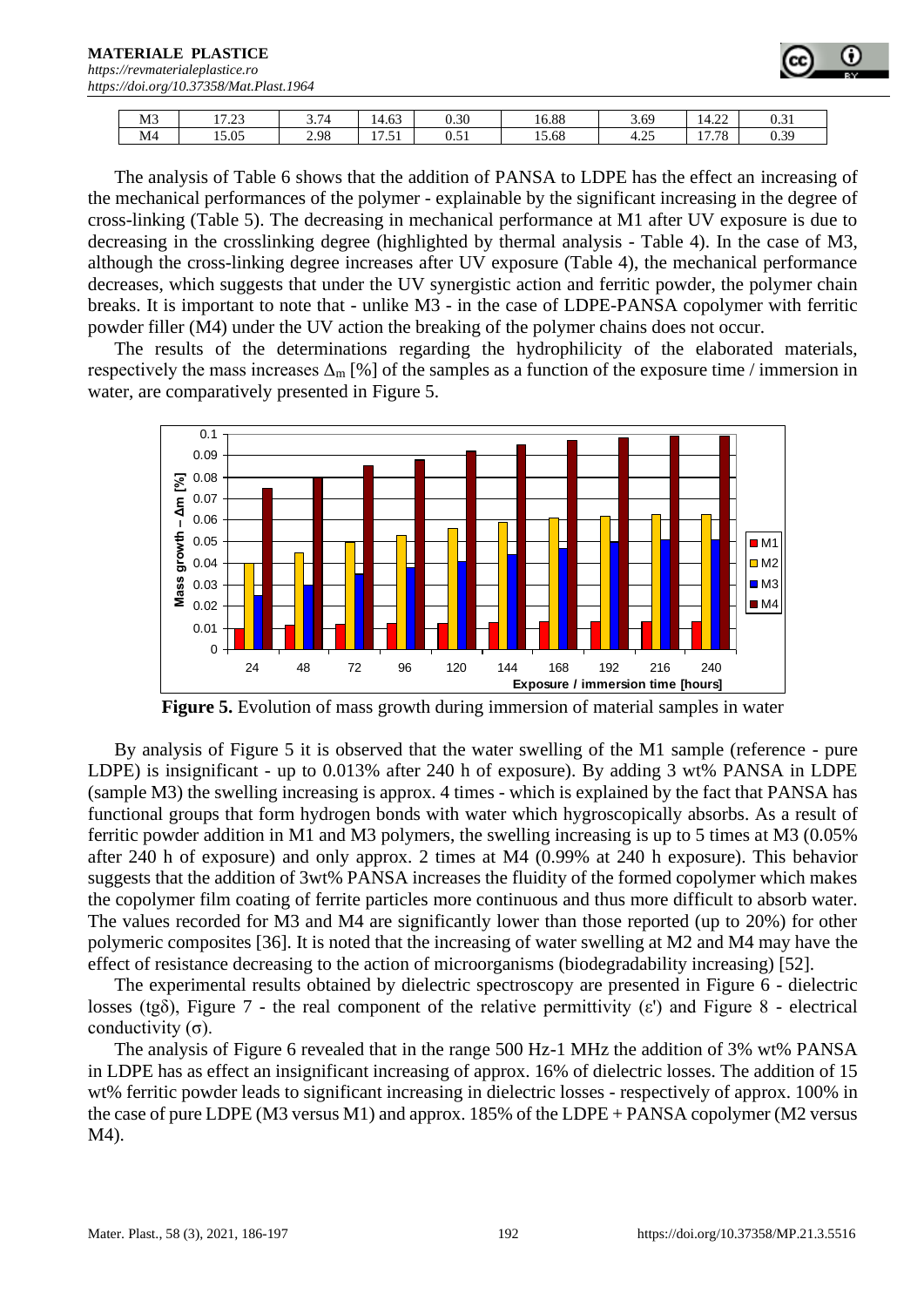

**Figure 6.** The evolution of *tgδ* dielectric losses in the elaborated material samples



**Figure 7.** The evolution of the real component of the relative permittivity  $(\varepsilon')$  of the elaborated material samples

By analyzing Figure 7 it is observed that in the range 500 Hz - 1 MHz the addition of 3% wt% PANSA in LDPE has as effect an increasing of approx. 19.5% of the real component of relative permittivity. The addition of 15% ferritic powder increases the relative permittivity by approx. 34.4% in LPDE (M3 versus M1), respectively with approx. 36.4% in the LPDE / PANSA copolymer (M2 versus M4).



**Figure 8.** The evolution of the electrical conductivity of the elaborated material samples

Figure 8 shows that the electrical conductivity of the investigated materials, according to the analytical relations of the  $\sigma$  functions (conductivity) = F (frequency) (1), (2), (3) and (4), increases approximately linearly with frequency increasing.

$$
y_{M4}=1.9 \cdot 10^{-12}x + 4.7 \cdot 10^{-9} \tag{1}
$$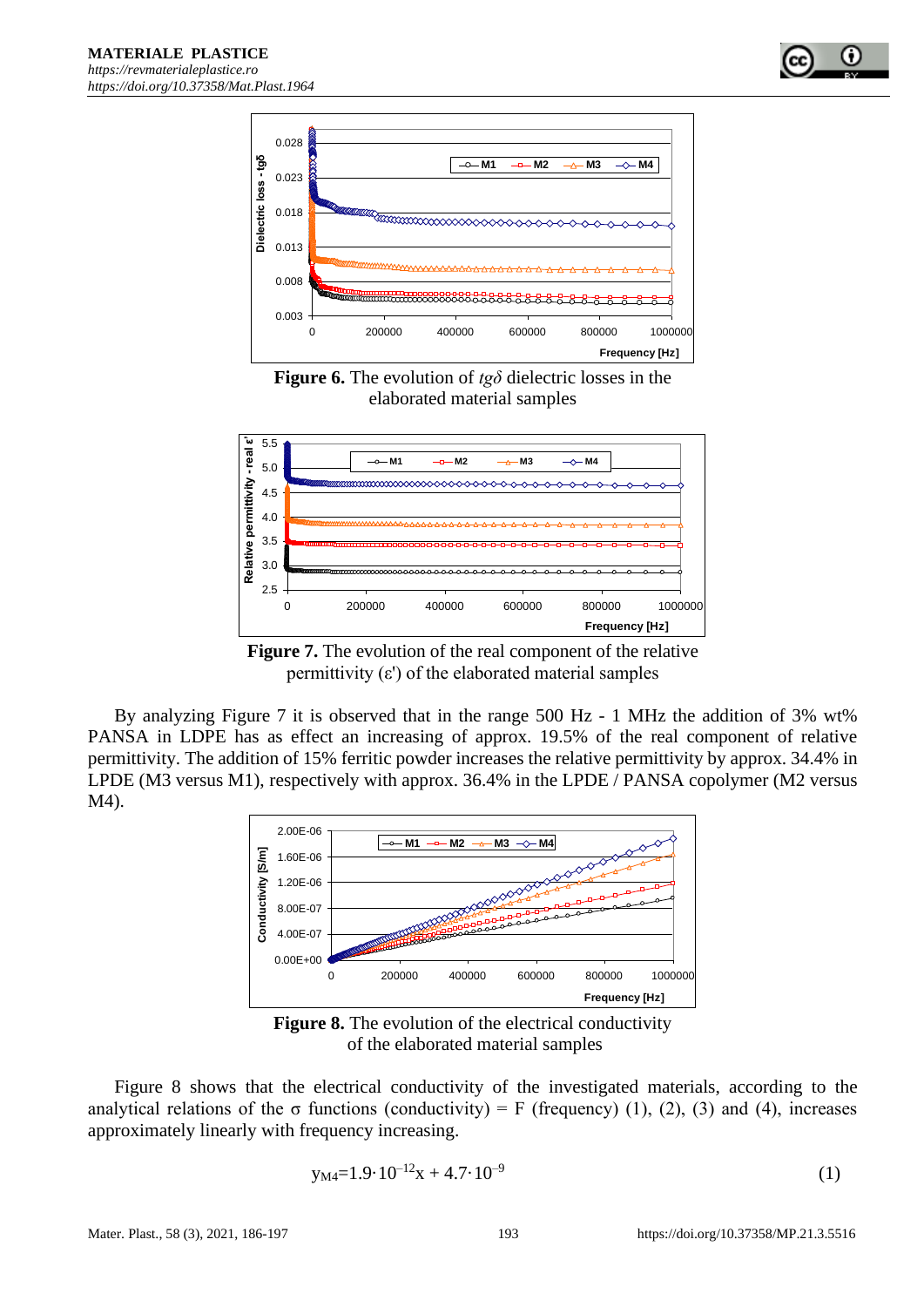

| $y_{M3}=1.7\cdot10^{-12}x+3.2\cdot10^{-9}$       |     |
|--------------------------------------------------|-----|
| $y_{M2}=1.2 \cdot 10^{-12}x + 4.4 \cdot 10^{-9}$ | (3) |
| $y_{M1}=1.0.10^{-12}x + 3.4.10^{-9}$             | (4) |

It is noted that the increasing slope of conductivity is minimum at M1  $(1.0 \cdot 10^{-12})$  and maximum in the case of M4 (1.9·10<sup>-12</sup>) - the hierarchy of values being: M1  $\leq M2 \leq M3 \leq M4$ .

This dielectric behavior of the investigated materials indicates that the effect of ferritic powder in LDPE polymer (M1) and copolymer (M2) consists in increasing of the shielding efficiency of electromagnetic waves - the maximum effect being recorded in the case of M4 composite.

# **4. Conclusions**

Samples of LDPE and / or PANSA composite material with Ag0.5 $\cdot$ Ni0.5 $\cdot$ Fe<sub>2</sub>O<sub>4</sub> powder filler were developed and preliminary characterized.

After experimental data analysis, it was found that:

-the incorporation of  $Ag0.5 \cdot Ni0.5 \cdot Fe_2O_4$  in LDPE and in LDPE +  $3wt\%$  PANSA does not significantly modify the melting point and the thermooxidability of the obtained composites;

-the addition of 3wt% PANSA in LDPE has as effect the increasing of the mechanical performances of polymer composites with Ag0.5**·**Ni0.5**·**Fe<sub>2</sub>O<sub>4</sub> filler;

-the addition of 3wt% PANSA in LDPE has as effect the increasing of the molten polymer fluidity and a better coating of ferrite particles with polymer film;

-after 240 h exposure to 150 mW /  $m^2$  UV, the thermal stability and respectively the thermooxidability of the elaborated materials does not change significantly - there was a slight tendency to increase the degree of the polymer cross-linking;

-the addition of 15 wt% ferritic powder leads to significant increasing of dielectric losses respectively of approx. 100% in the case of pure LDPE (M3 versus M1) and approx. 185% LDPE copolymer  $+3$  wt% PANSA (M2 versus M4);

-the addition of 15% ferritic powder leads to the increase of the real component of the relative permittivity with approx. 34.4% in LPDE (M3 versus M1) respectively with approx. 36.4% in LPDE copolymer / 3% wt PANSA (M2 versus M4).

Based on the above, it is concluded that in the case of HDPE-based polymeric composite, the addition of 15 wt% ferritic powder has the effect of increasing the shielding capacity of electromagnetic waves and the addition of 3wt% PANSA has the effect of increasing both mechanical performance and water swelling.

**Acknowledgments**: The work was financially supported by Romanian Ministry of Research, Innovation and Digitization by project PN19310101-46N/2019 and by a project in collaboration with JIRN Dubna Rusia, position no. 12 from ordinal no. 397/27.05.2019**.**

#### **References**

1.E. A. STERE, I. POPA*,* Alarming Evolutions of Environment and Development for the Future of Mankind*, Electrotehnica, Electronica, Automatica (EEA),* vol. 65, no. 4, 2017, 193-203.

2.I. LINGVAY, A. VOINA, C. LINGVAY, C. MATEESCU**,** The impact of the electromagnetic pollution of the environment on the complex build-up media**,** *Revue Roumaine des Sciences Techniques série Électrotechnique et Énergétique,* Tome 53, No. 2bis, Avril-Juin, 2008, 95-112.

3.BOLTE, J.F.B., BALIATSAS, C., EIKELBOOM, T., VAN KAMP, I., Everyday exposure to power frequency magnetic fields and associations with non-specific physical symptoms, *[Environmental](https://www.scopus.com/sourceid/23916?origin=recordpage) [Pollution,](https://www.scopus.com/sourceid/23916?origin=recordpage)* Vol. 196, 2015, 224-229.

**4.**[MASLANYJ, M..,](https://www.scopus.com/authid/detail.uri?authorId=36860584700&eid=2-s2.0-65249130631) [SIMPSON, J.,](https://www.scopus.com/authid/detail.uri?authorId=8856063900&eid=2-s2.0-65249130631) [ROMAN, E.,](https://www.scopus.com/authid/detail.uri?authorId=7101781785&eid=2-s2.0-65249130631) [SCHÜZ, J.,](https://www.scopus.com/authid/detail.uri?authorId=7003322462&eid=2-s2.0-65249130631) *Power frequency magnetic fields and risk of childhood leukaemia: misclassification of exposure from the use of the 'distance from power line' exposure surrogate, [Bioelectromagnetics,](https://www.scopus.com/sourceid/14839?origin=recordpage)* Vol. 30 (3), 2009, 183-188.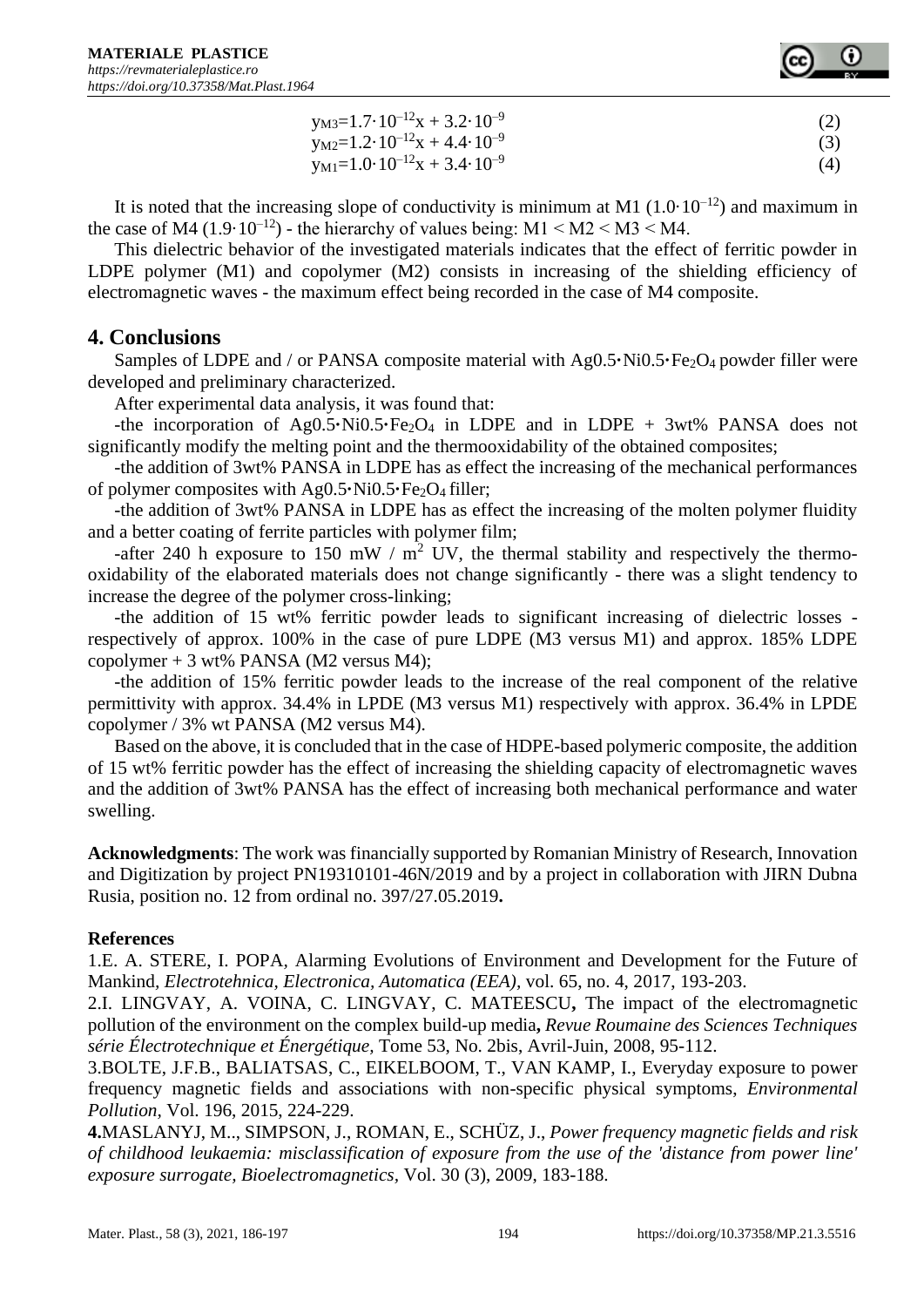5.BALIATSAS, C., VAN KAMP, I., KELFKENS, G., SCHIPPER, M., BOLTE, J., YZERMANS, J., LEBRET, E*., Non-specific physical symptoms in relation to actual and perceived proximity to mobile phone base stations and powerlines,* BMC Public [Health,](https://www.scopus.com/sourceid/19621?origin=recordpage) Vol. 11, 2011, Article number 421.

*6.*BALIATSAS, C., VAN KAMP, I., BOLTE, J., SCHIPPER, M., YZERMANS, J., LEBRET, E., *Nonspecific physical symptoms and electromagnetic field exposure in the general population: Can we get more specific? A systematic review,* Environment International, Vol. 41(1), 2012, 15-28.

*7.*SZEMERSZKY, R., ZELENA, D., BARNA, I., BÁRDOS, G., *Stress-related endocrinological and psychopathological effects of short- and long-term 50 Hz electromagnetic field exposure in rats,* Brain Research Bulletin, vol. 81 (1), 2010, 92-99.

8.RADU E., LIPCINSKI D., TĂNASE N., LINGVAY I., *The influence of the 50 Hz electric field on the development and maturation of Aspergillus niger, Electrotehnica, Electronica, Automatizări (EEA),* Vol. 63, (3), 2015, 68-74.

9.STANCU C., LINGVAY M., SZATMÁRI I., LINGVAY I.*,* Influence of 50Hz Electromagnetic Field on the Yeast (*Saccharomyces Cerevisiae*) Metabolism, in: *The 8th International Symposium on Advanced Topics in Electrical Engineering,* Bucharest, Romania, May 23-25, 2013,

[http://ieeexplore.ieee.org,](http://ieeexplore.ieee.org/) DOI: [10.1109/ATEE.2013.6563449.](https://doi.org/10.1109/ATEE.2013.6563449)

10.A. CARAMITU, N. BUTOI, T. RUS, A. M. LUCHIAN, S. MITREA, The Resistance to the Action of Molds of Some Painting Materials Aged by Thermal Cycling and Exposed to an Electrical Field of 50 Hz, *Mater. Plast.,* **54**(2), 2017, 331-337.

11.LINGVAY, M., CARAMITU, AR., BORS, AM., LINGVAY, I**,** Dielectric spectroscopic evaluation in the extremely low frequency range of an aspergillus niger culture*, STUDIA UBB CHEMIA*, LXIV, 2, Tom I, 2019, 279-288, DOI:10.24193/subbchem.2019.2.23.

12.D. SANDU, I. LINGVAY, S. LÁNYI, D. D. MICU, C. L. POPESCU, J. BREM, L. C. BENCZE, C. PAISZ, The effect of electromagnetic fields on baker's yeast population dynamics, biocatalytic activity and selectivity, *Studia Universitatis Babes-Bolyai, Chemia,* LIV, 4, 2009, 195-201.

13.C. BARTHA, A. CARAMITU, M. JIPA, D. M. IGNAT, A. TÓKOS, Dielectric behavior of sludge from wastewater treatment, *Studia UBB CHEMIA,* LXV, 4, 2020, 85-93,

DOI:10.24193/subbchem.2020.4.07.

14.A. TÓKOS, C. BARTHA, M. JIPA, D. D. MICU, A. R. CARAMITU, I. LINGVAY, Interactions of Extremely Low-Frequency Electric Field with the Active Sludge Live Materia from Wastewater Treatments, *12th International Symposium on Advanced Topics in Electrical Engineering (ATEE),* 2021, DOI: [10.1109/ATEE52255.2021.9425187.](https://doi.org/10.1109/ATEE52255.2021.9425187)

15.A. BORS, D. LINGVAY, A. R. CARAMITU, I. IORDACHE, I. LINGVAY, Comparative Studies on the Electrical and Mechanical Behavior of Some Soldering and / or Impregnation Lacquers, *Mater*. *Plast.,* **56**(1), 2019. 129-132.

16.I. LINGVAY, C. STANCU, P. BUDRUGEAC, A. CUCOS, C. LINGVAY, Studies Concerning the Fast Ageing by Thermal Cycling of Power Cables, *The 7th International Symposium on Advanced Topics in Electrical Engineering*, ATEE 2011, May 12-14, 2011, Bucharest, Romania, 437-440, [https://ieeexplore.ieee.org/document/5952210.](https://ieeexplore.ieee.org/document/5952210)

17.A. M. BORS, N. BUTOI, A. R. CARAMITU, V. MARINESCU, I. LINGVAY, The thermooxidation and resistance to molds action of some polyethylene sorts used at anticorrosive insulation of the underground pipelines*, Mater. Plast,* **54**(3), 2017, 447-452.

18.T. RUS, A. M. BORS, A. R. CARAMITU, I. LINGVAY, D. I. VAIREANU, Comparative Studies on the Thermal Ageing of Some Painting materials, *Mater. Plast.,* **55**(2), 2018, 167-175.

19.T. RUS, E. RADU, I. LINGVAY, M. LINGVAY, O. C. CIOBOTEA-BARBU, C. CAMPUREANU, F. M. BENGA, G. C. LAZAR, D. I. VAIREANU, Resistance to the action of filamentous fungi upon some coatings materials, *U.P.B. Sci. Bull., Series B*, Vol. 79, Iss. 4, 2017, 167-180.

20.T. RUS, I. LINGVAY, A. R. CARAMITU, A. M. BORS, D. I. VAIREANU, Comparative Studies on the UV Radiations Resistance of Some Painting Materials, *Mater. Plast.***, 54**(4), 2017, 720-725.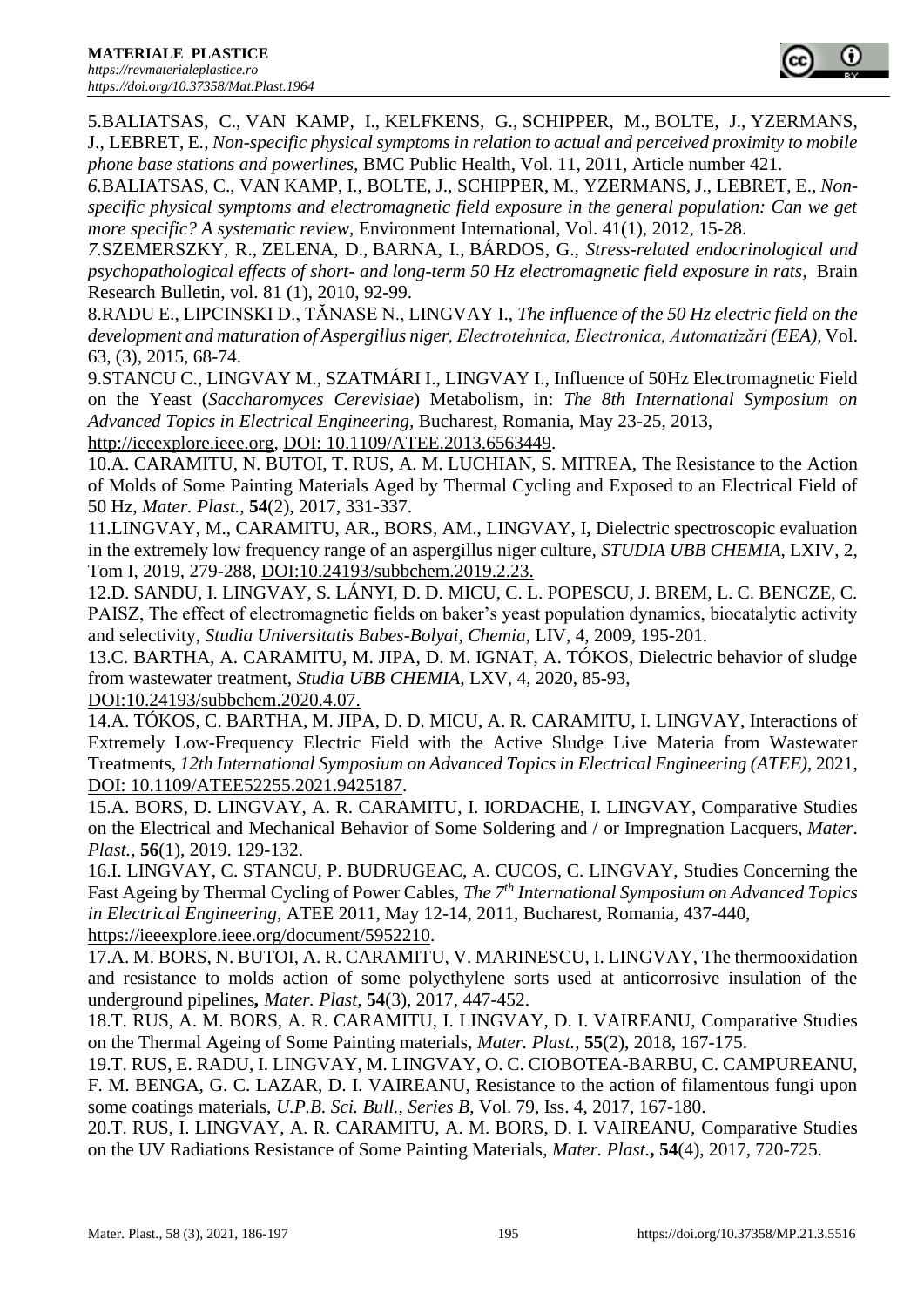21.A. M. BORS, A. R. CARAMITU, D. MARIN, I. LINGVAY, The hydrophily of some lacquers for electrical use, *Mater. Plast.,* **57**(1), 2020, 122-132.

22.A. R. CARAMITU, S. MITREA, V. MARINESCU, G. A. URSAN, M. ARADOAIE, I. LINGVAY, Dielectric Behavior and Morphostructural Characteristics of Some HDPE Composites / Metal Nanopowders, *Mater. Plast.,* **56**(1), 2019, 103-109.

23.F. DOĞAN, K. ŞIRIN, F. KOLCU, I. KAYA, Conducting polymer composites based on LDPE doped with poly(aminonaphthol sulfonic acid), *Journal of Electrostatics,* Volume 94, August 2018, 85-93, [https://doi.org/10.1016/j.elstat.2018.07.004.](https://doi.org/10.1016/j.elstat.2018.07.004)

24.LUNGULESCU, E.M., LINGVAY, I., UNGUREANU, L.C., RUS, T., BORS A.M. Thermooxidative behavior of some paint materials in natural ester based electroinsulating fluid, *Mater. Plast.,* **55**(2), 2018, 201-206.

25.BORS, A.M., LUNGULESCU, M.E., NICULA, N.O., CARAMITU, A.R., LINGVAY, I., Ageing of some lacquers due to microbiological stress, *Mater. Plast.,* **56**(2), 2019, 330-336, [https://doi.org/10.37358/MP.19.2.5181.](https://doi.org/10.37358/MP.19.2.5181)

26.STANCU, C., NOTINGHER, P.V., NOTINGHER, P., LUNGULESCU, M., Space charge and electric field in thermally aged multilayer joints model, *IEEE Trans. Dielectr. Electr. Insul.,* 23(2), 2016, 633-644, DOI: 10.1109/TDEI.2015.005363.

27.STANCU, C., HORAK, M., NOTINGHER, P.V., DUSEK, K., MACH, P., VESELY, P., SETNESCU, R., LUNGULESCU E.M., Thermal lifetime calculation of capacitor insulation using the activation energy method, *IEEE Trans. Compon. Packag. Manuf. Technol.,* 10(10), 2020, 1647-1656, DOI: 10.1109/TCPMT.2020.3019275.

28.LUNGULESCU, M.E., ZAHARESCU, T., PODINA, C., Thermal and radiation stability of polyolefins modified with silica nanoparticles, *J. Optoelectron. Adv. Mater*.*,* 16(5-6), 2014, 719-725.

29.LUNGULESCU, M., ZAHARESCU, T., JIPA, S., SETNESCU, R. SETNESCU, T., Chemiluminescence study on gamma-irradiated EPDM/IIR blends, *J. Optoelectron. Adv. Mater.,* 10(4), 2008, 834-836.

30.ZAHARESCU, T., RAPA, M., LUNGULESCU E. M., BUTOI, N., Filler effect on the degradation of gamma-processed PLA/vinyl POSS hybrid, *Radiat. Phys. Chem.,* 153, 2018, 188-197, https://doi.org/10.1016/j.radphyschem.2018.09.025.

31.ZAHARESCU, T., KAYAN, L.I.P., LUNGULESCU, M.E., PARRA, D.F., LUGAO, A.B., EPDM recycling assisted by gamma-processing, *Iran. Polym. J.,* 25(8), 2016, 725-730, https://doi.org/10.1007/s13726-016-0460-6.

32.LUNGULESCU, E. M., LINGVAY, I., BORS, A. M., FORTUNA, L., NICULA N.O. Assessment of paint layers quality by FTIR and DSC techniques, *Mater. Plast.,* **56**(1), 2019, 87-91, https://doi.org/10.37358/MP.19.1.5129.

3.JIPA, S., ZAHARESCU, T., KAPPEL, W., DUMITRESCU, C., MARIS, M., MANTSCH, A., LUNGULESCU M., Scavenger capacity of natural phenolics in some selected labiatae herbs, *Optoelectron. Adv. Mat*.*,* 2(10), 2008, 669-673.

34.BANCUTA, O. R., CHILIAN, A., BANCUTA, I., ION, R. M., SETNESCU, R., SETNESCU, T., GHEBOIANU, A., LUNGULESCU M., FT-IR and UV-VIS characterization of grape extracts used as antioxidants in polymers, *Rev. Roum. Chim*.*,* **60**(5-6), 2015, 571-577.

35.\*\*\*SR EN ISO 4892-3:2016 - Materiale plastice. Metode de expunere la surse luminoase de laborator. Partea 3: Lămpi fluorescente UV.

36.SUPRI A. G., IZZUDDEEN M., Tensile Properties, Swelling Behavior and Morphology Analysis of Recycled High Density Polyethylene / Natural Rubber / Chicken Feather Fibers (R-HDPE / NR / CFF) Composites: The Effects of Caprolactam, *Advanced Materials Research*, Vol. 844, 2013, 293–296, [https://doi.org/10.4028/www.scientific.net/amr.844.293.](https://doi.org/10.4028/www.scientific.net/amr.844.293)

37.ILIE S., SETNESCU R., LUNGULESCU E. M., MARINESCU V., ILIE D., SETNESCU T., MARES G., Investigations of a mechanically failed cable insulation used in indoor conditions. *Polymer Testing,* Vol. 30(2), 2011, 173-182.